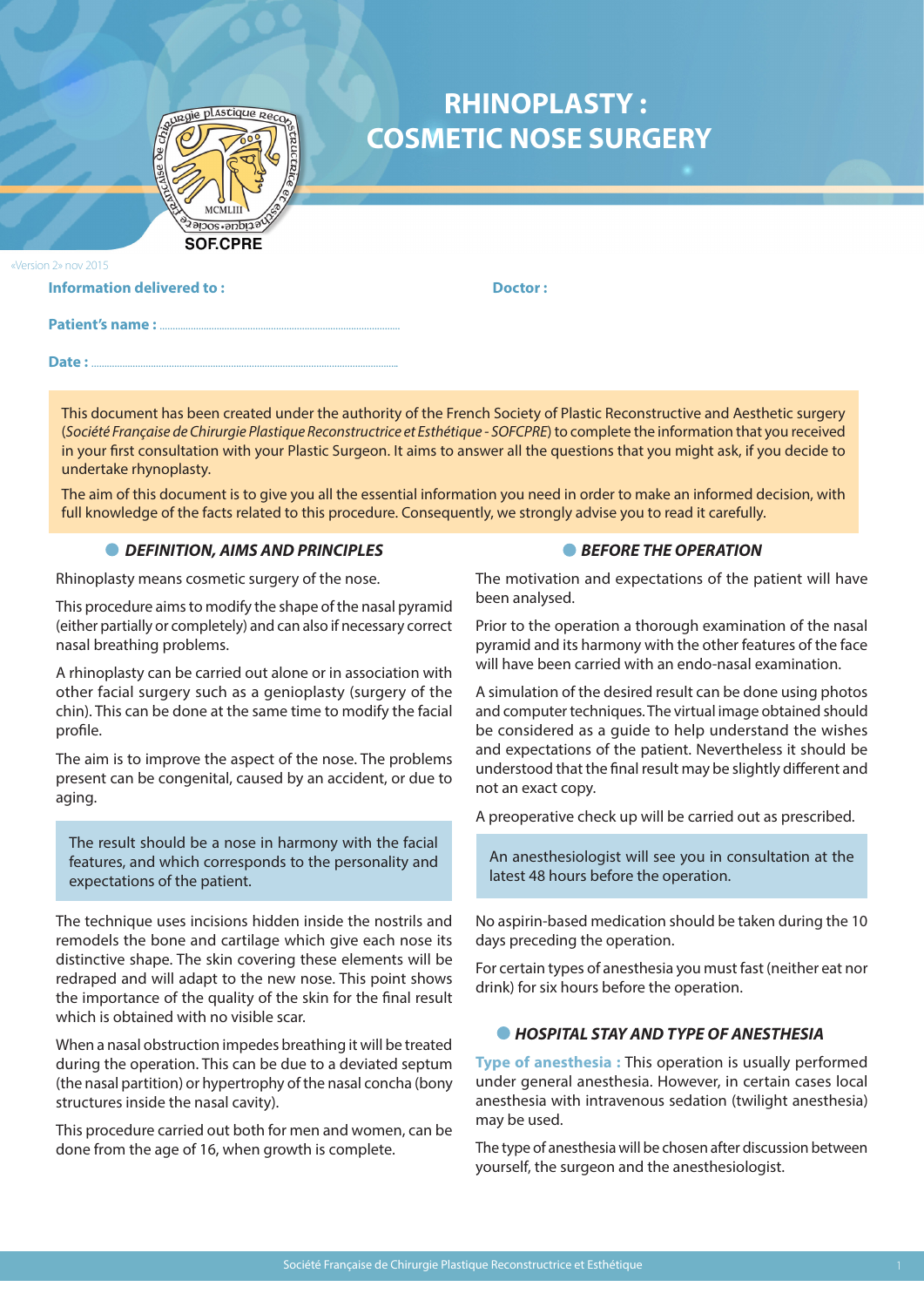**Hospital stay :** Rhinoplasty is usually carried out in an ambulatory facility, you arrive early at the hospital and are discharged the same day after a few hours under observation.

However, in some cases a short hospital stay can be preferable. The patient arrives in the morning (or sometimes the previous evening) and is discharged the following morning, or the following day.

# *THE PROCEDURE*

Each surgeon has adopted his or her own specific technique which he or she adapts in order to obtain the best results in each case.

We can however give some basic points :

**Incisions :** As a rule they are invisible, hidden inside the nostrils or under the upper lip, there are therefore no visible scars.

It can however be necessary to use an external incision which will be hidden beneath the upper lip.

It can be necessary to use an external incision concealed at the base of the nose wings if reducing the nostrils, or across the columna, between the nostrils in order to perform an 'open' rhinoplasty (giving access to the internal structure of the nose). This can be used when repairing serious deformations or for touch-up surgery.



**Dissection :** These incisions permit separation of the cartilage from the skin and mucosa.

**Reshaping the nose :** The osteo-cartilaginous structure will then be reshaped as planned. This important step can be carried out in a multitude of ways taking into account the individual case and the preferred technique of the surgeon. The nose may be made smaller or straightened, a bump removed, the tip may be redefined, the septum may be straightened or the nasal concha reduced in size. In some cases a cartilage or bone graft will be used to fill a hollow zone, to support part of the nose or redefine the tip.



**Sutures :** The incisions are closed with fine sutures, usually dissolving ones.

**Dressings and splints :** The nostrils are packed with wadding. An external dressing of tape is applied then a splint of plaster, plastic or metal is moulded and fixed to the nose, this can sometimes extend to the forehead

The operation can take between 45 minutes and 2 hours depending on the specific requirements and complexity of the case.

## *AFTER THE INTERVENTION*

There is rarely actual pain, it is rather the fact that the wadding makes it impossible to breathe through the nose which is a problem for the first few days.

Swelling can be observed around the eyelids with bruising which is variable in degree and duration for each patient.

During the first few days rest is advised, with no physical strain.

The wadding is removed 2 to 5 days after the procedure. The splint is removed 5 to 8 days after surgery, to be replaced by a smaller splint for a few more days.

The nose will appear bigger because of swelling and it will still be difficult to breathe because of swelling of the lining of the nose and possible scabs in the nostrils.

The visible signs of the operation will disappear gradually and a return to normal social and professional life is possible after 10 to 20 days.

Sport and strenuous exercise should be avoided for 3 months.